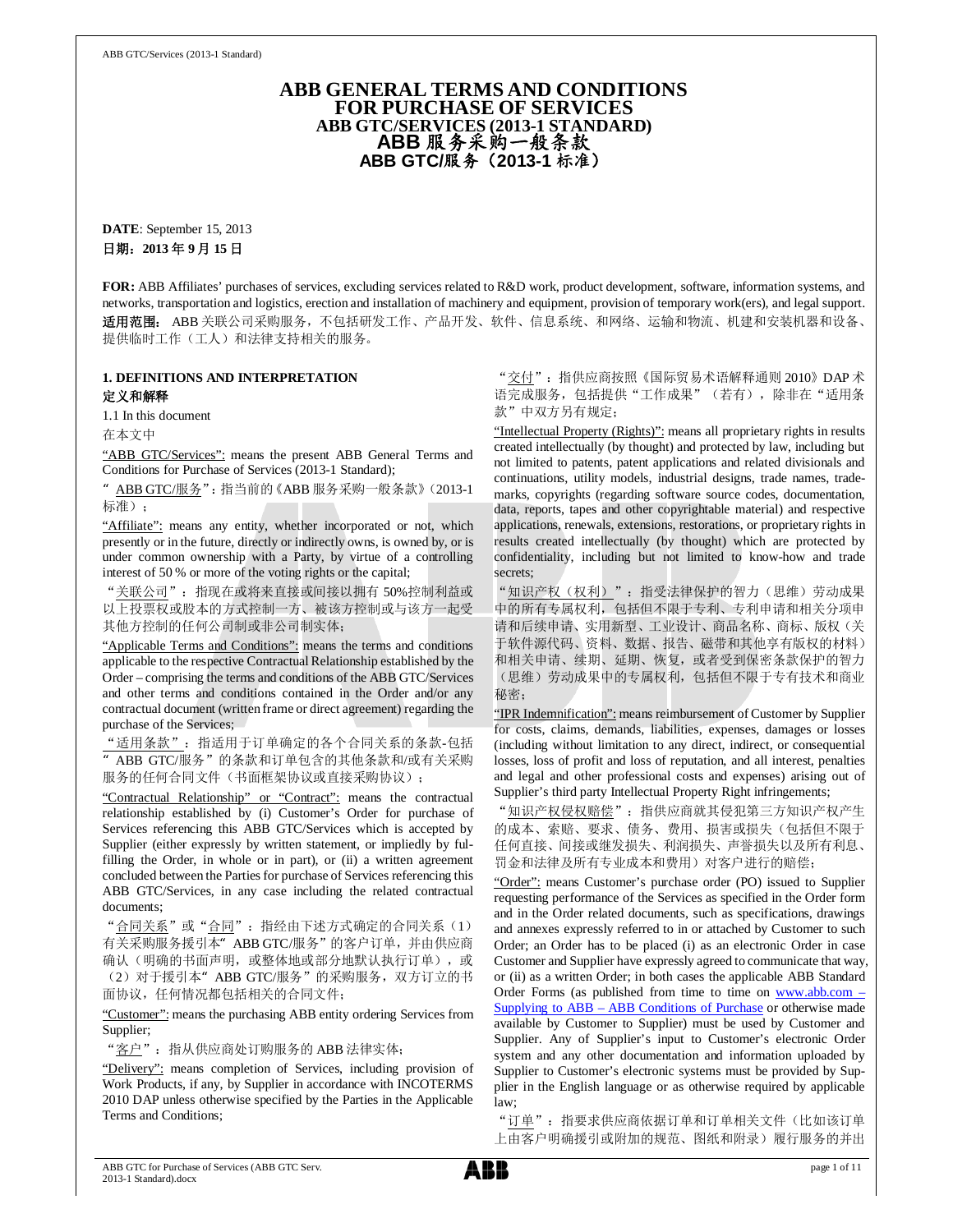具给供应商的客户采购订单:订单必须(1)以电子订单形式出具, 若客户和供应商明确同意该种方式, 或(2)以书面订单形式出具; 在两种情况下客户和供应商必须使用 ABB 标准订单格式 (在 www.abb.com – Supplying to ABB – ABB Conditions of Purchase  $\pm$ 随时公布或客户和供应商另外确定的格式)。供应商对客户电子 订单系统的任何添加和供应商对客户电子订单系统的任何其他文 件和信息的上载必须由供应商以英语语言提供或所适用法律另外 要求的语言。

"Party": means either Customer or Supplier;

"一方": 指客户或供应商;

"Services": means the services to be provided, including the Work Products to be delivered by Supplier according to the Applicable Terms and Conditions;

"服务": 指供应商根据"适用条款"拟提供的服务, 包括供应 商拟交付的"工作成果":

"Supplier": means the party providing the Services to Customer on the basis of the Applicable Terms and Conditions;

"供应商": 根据"适用条款"向客户提供服务的一方;

"Variation Order": means a change to the Order such as to alter, to amend, to omit, to add to, or otherwise to change the Order or any parts thereof;

"变更单": 指对订单进行的变更, 比如更改、修改、删除、添 加订单或变更订单或其任何部分;

"VAT": means value added tax or any sales tax to be paid by a purchaser to a seller or service provider as part of or in addition to the sales price;

VAT": 指采购者向销售者或服务提供者支付作为销售价格一 部分或销售价格之外的增值税或任何销售税;

"Work Product": means all materials, documents, software or other items which are the result of the Services provided by Supplier under the respective Order in any form or media, including without limitation to data, diagrams, reports, specifications (including drafts).

"工作成果": 指由供应商在各个订单项下提供服务产生的以任 何形式或介质的所有资料、文件、软件或其他项目,包括但不限 于数据、图表、报告和规范(包括草稿)。

1.2 Unless otherwise specified in the present ABB GTC/Services: 除非本" ABB GTC/服务"条款中另有规定, 否则:

1.2.1 References to clauses are to clauses of the ABB GTC/Services; 参考条款是指参考" ABB GTC/服务"中的条款;

1.2.2 Headings to clauses are for convenience only and do not affect the interpretation of the ABB GTC/Services;

条款标题仅为提供方便, 不应影响 ABB GTC/服务"条款的解释;

1.2.3 The use of the singular includes the plural and vice versa;

单数词语的使用包含其复数,反之亦然;

1.2.4 The use of any gender includes all genders.

指明性别的词语包含所有性别。

## **2. APPLICATION**

### 适用

2.1 The ABB GTC/Services (latest version made available by Customer to Supplier) shall apply if (i) Supplier accepts Customer's Order for purchase of Services, or if (ii) the Parties conclude an agreement for purchase of Services, provided that the agreement or the Order for purchase of Services expressly refers to and incorporates the ABB GTC/Services as Applicable Terms and Conditions.

ABB GTC/服务" (客户提供最新版本给供应商) 应适用若 (1) 供应商接受采购服务的客户订单, 或若(2) 双方订立采购服务的 协议, 条件是采购服务的协议或订单明确援引和附上"适用条款" 中的" ABB GTC/服务"。

2.2 Each Order requires acceptance by Supplier either expressly by giving notice of acceptance, or impliedly by fulfilling the Order, in

whole or in part. Customer's Order form may specify a limited time period for acceptance; lapsing of such period without Supplier's acceptance of the Order shall give Customer the right to cancel the Order. Variation Orders requested by Supplier shall only become effective after express written confirmation by Customer.

每份订单都需要供应商通过发出订单接受函的明确形式或通过完 成订单的默认形式整体或部分接受。客户订单可以规定接受的限 定期限; 供应商在限定期限内没有接受订单应授予客户取消订单 的权利。供应商要求的"变更单"仅在客户明确书面确认之后才 生效。

2.3 The ABB GTC/Services are the only terms and conditions upon which Customer is prepared to deal with Supplier for the provision of Services, and it shall govern the Contractual Relationship between Customer and Supplier to the exclusion of all other terms or conditions, except if and to the extent otherwise expressly agreed in writing between Customer and Supplier.

" ABB GTC/服务"是客户就服务提供与供应商进行交易依据的唯 一条款, 并应适用于客户和供应商之间的"合同关系", 所有其 他条款被排除在外, 除非客户和供应商通过书面形式另外明确达 成一致的条款。

2.4 No terms or conditions endorsed upon, delivered with or contained in Supplier's quotations, acknowledgements or acceptances of Orders, specifications or similar documents will form part of the Contractual Relationship, and Supplier waives any right which it otherwise might have to rely on such other terms or conditions.

供应商报价单、确认函或订单接受函、规范或类似文档上背书的、 随带的或包含的条款不应构成"合同关系"的一部分,供应商放 弃任何其针对这些条款享有的权利。

2.5 References in the ABB GTC/Services to any statute or statutory provision shall, unless the context otherwise requires, be construed as a reference to that statute or provision as from time to time amended, consolidated, modified, extended, re-enacted or replaced.

除非上下文另有规定," ABB GTC/服务"援引的任何法律或法规 应解释为援引随时修订、合并、修改、扩充、重新制定或替代的 法律或法规。

### **3. SUPPLIER'S RESPONSIBILITIES**

### 供应商的职责

3.1 Supplier shall provide the Services and deliver the Work Products: 供应商应按照下列条件提供服务和交付"工作成果":

3.1.1 in accordance with the applicable laws and regulations; 遵照相应的法律法规;

3.1.2 in accordance with the quality standards stated under Clause 9.1 and specified in the Order and in the other documents being part of the Contractual Relationship;

遵照 9.1 条说明的和订单中指明的以及"合同关系"中其他文件 规定的质量标准;

3.1.3 free from defects and from any rights of third parties;

没有任何瑕疵并且不存在第三方的任何权利;

3.1.4 on the due date specified in the Order;

按照订单的规定日期;

3.1.5 in the quantity specified in the Order;

按照订单的规定数量;

3.1.6 with all skill and care and in accordance with industry best practice.

### 利用所有技能和谨慎并按照行业最佳做法。

3.2 Supplier shall not substitute or modify any of the agreed materials used for the provision of the Services or make any changes to the agreed ingredients, the design or other agreed criteria of the Work Products without Customer's prior written approval.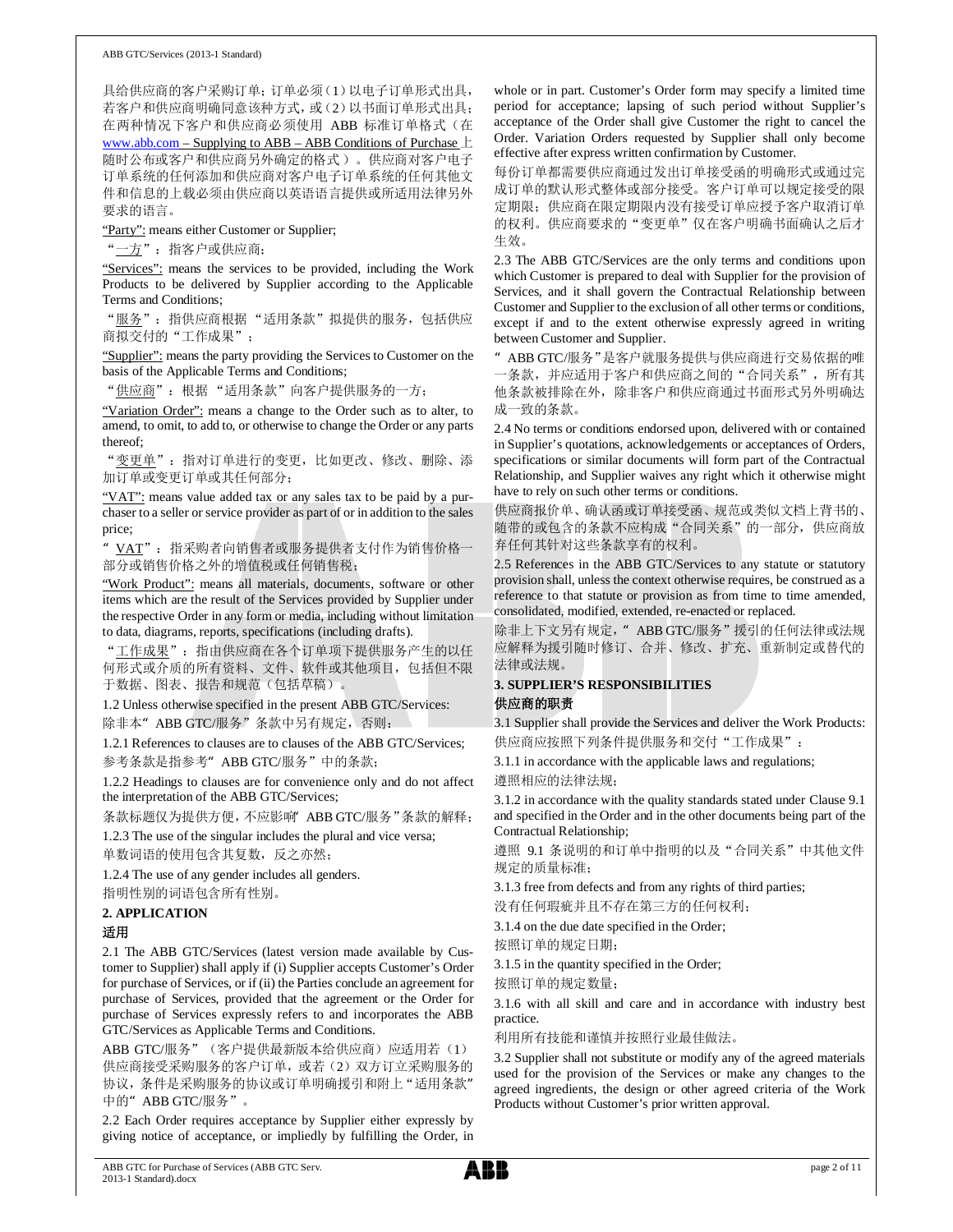未经客户的事先书面批准, 供应商不得替换或更改提供服务商定 使用的任何材料或对"工作成果"商定的成分、设计或其他商定 的标准进行任何变更。

3.3 Supplier shall take care that Work Products are contained or packaged in the manner usual for such Work Products or, where there is no such manner, in a manner adequate to preserve and protect the Work Products until Delivery completion.

供应商应保证以适用于该"工作成果"的通常方式进行包装或装 箱,如果没有这种通常方式,应利用足以保存和保护"工作成果" 直到交付完成的方式对"工作成果"进行包装或装箱。

3.4 Supplier shall submit invoices in an auditable form, complying with Supplier's and Customer's applicable local mandatory law, generally accepted accounting principles and the specific Customer requirements, containing the following minimum information: Supplier name, address and reference person including contact details (telephone, e-mail etc.); invoice date; invoice number; Order number (same as stated in the Order); Supplier number (same as stated in the Order); address of Customer; quantity; specification of Services supplied; price (total amount invoiced); expenses approved by Customer, but not included in the price (to be specified by amount and category); currency; tax or VAT (amount has to be specified); tax or VAT number; payment terms.

供应商应遵照供应商和客户当地适用的强制性法律、通用会计准 则和客户的具体要求提交可供审计的发票,并至少包含下列信息: 供应商名称、地址和联系人(包括详细联系信息,如电话、电子 邮件等); 发票日期; 发票号码; 订单号码(与订单上的相同); 供应商编号(与订单上的相同); 客户地址; 数量; 服务规格; 价格(开票总价); 客户批准的费用, 但不包括在价格中(列明 数额和类别); 币种; 税款或 VAT (必须列明金额); 税号或 VAT 编号: 支付条件。

3.5 Invoices shall be issued to Customer as stated in the Order and/or the Applicable Terms and Conditions, and shall be sent to the invoice address specified in the Order.

应遵照订单和/或"适用条款"中的说明向客户开具发票并发送到 订单中说明的地址。

3.6 Expenses not agreed in writing by Customer will not be reimbursed.

客户未书面同意的费用将不报销。

3.7 Customer may issue Variation Orders to Supplier to alter, amend, omit, add to, or otherwise change ordered Services or parts thereof, and Supplier shall carry out such Variation Orders. Agreed unit prices stated in the Order and/or otherwise agreed between Customer and Supplier shall apply.

客户可向供应商下达变更单, 以更改、修改、删除、添加己订购 的服务或部分服务,并且供应商应执行该变更单。订单中说明的 -致同意单价和/或客户和供应商另外达成一致的单价应适用。

3.8 Supplier shall in no event suspend the performance of any Services or the Delivery of Work Products to Customer. In the event of Force Majeure, Clause 16 shall apply.

供应商在任何情况下都不应中止履行任何服务或向客户交付"工 作成果"。若发生不可抗力, 应适用 16条。

### **4. CUSTOMER'S RESPONSIBILITIES** 客户的职责

4.1 In consideration of the Services provided by Supplier in accordance with the Applicable Terms and Conditions, Customer shall pay to Supplier the fees or purchase price stated in the Order in accordance with the payment terms specified therein, provided the invoice fulfils the requirements of Clauses 3.4 and 3.5. In the event that the payment terms are determined by mandatory applicable law, such terms shall prevail.

作为供应商按照"适用条款"提供服务的对价, 客户应依据订单 中规定的付款条件向供应商支付订单中列明的费用或采购价格,

前提条件是发票满足 3.4 条和 3.5 条的要求。如果强制适用的法律 对付款条件有明确规定, 该付款条件应优先适用。

4.2 Customer reserves the right to set off any amount and to withhold payment for Services not provided in accordance with the Applicable Terms and Conditions.

客户有权依照"适用条款"抵消和扣减未提供服务的任何款项。 5. DELIVERY

### 交付

5.1 The Services shall be provided at the agreed place specified in the Order, or, if no such place has been specified, at Customer's address specified in the Order.

应在订单指定的地点提供服务, 或若没有指定服务地点, 应在订 单列明的客户地址提供服务。

5.2 The Work Products shall be delivered in accordance with INCOTERMS 2010 DAP, to the agreed place specified in the Order, or, if no such place has been specified, to Customer's place of business.

"工作成果"应依据《国际贸易术语解释通则 2010》 DAP 术语交 付至订单中列明的地点, 或若客户没有指定服务地点, 应交付至 客户营业地点。

5.3 Supplier shall ensure that each Delivery of a Work Product is accompanied by a delivery note, which shall contain the following minimum information (unless required otherwise by Customer): the Order number, date of Order, number of packages and contents, where applicable the customs tariff number of the country of consignment, and, in the case of partial delivery, the outstanding balance remaining to be delivered. For controlled goods, the national export control number must be indicated and, and if the goods are subject to U.S. export regulations, the U.S. Export Control Classification Number (ECCN) must be specified in the delivery note. Proofs of preferential origin as well as conformity declarations and marks of the country of consignment or destination are to be submitted without being requested; certificates of origin upon request.

供应商应确保每次交付"工作成果"都附随相应的交货单,该交 货单至少包含下列信息(除非客户另有要求): 订单号码、订单 日期、包裹数量和容量、起运国的海关关税号(若适用), 以及 如果是部分交付, 剩余未交付的数量。对于受监管货物, 国家出 口控制号必须注明; 若货物须遵守美国出口法律, 《美国出口控 制分类编号》必须在交货单上注明。无需要求, 应提交优惠原产 地证明、合规申报和起运国或目的国标志;一旦要求,提交原产 地证书。

5.4 Work Products shall be delivered during Customer's business operation hours unless otherwise requested by Customer.

除非客户另有要求,否则应在客户的营业时间内交付"工作成果"。

5.5 Upon Delivery of the Work Products, Supplier (or its appointed carrier) shall provide Customer with such export documents as are applicable or necessary together with a delivery note.

交付"工作成果"时,供应商(或其指定承运人)应随交货单一 起向客户提供适用的或必要的出口文件。

5.6 Ownership (title) regarding Work Products shall pass to Customer at Delivery, except if otherwise agreed in writing. For assigning of Intellectual Property in the Work Products arising from the Services Clause 11.1 shall apply.

"工作成果"的所有权(所有权凭证)在交付时应转移给客户, 除非另外书面达成一致。对于服务中"工作成果"的知识产权转 移, 应适用 11条。

5.7 Supplier shall invoice Customer upon Delivery in accordance with Clause 3.4 and 3.5, but such invoicing shall be conducted separately from dispatch of the Work Products to Customer.

供应商应按照 3.4 条和 3.5 条的规定在交付之后向客户开具发票, 但是开具发票应与向客户交付"工作成果"分开。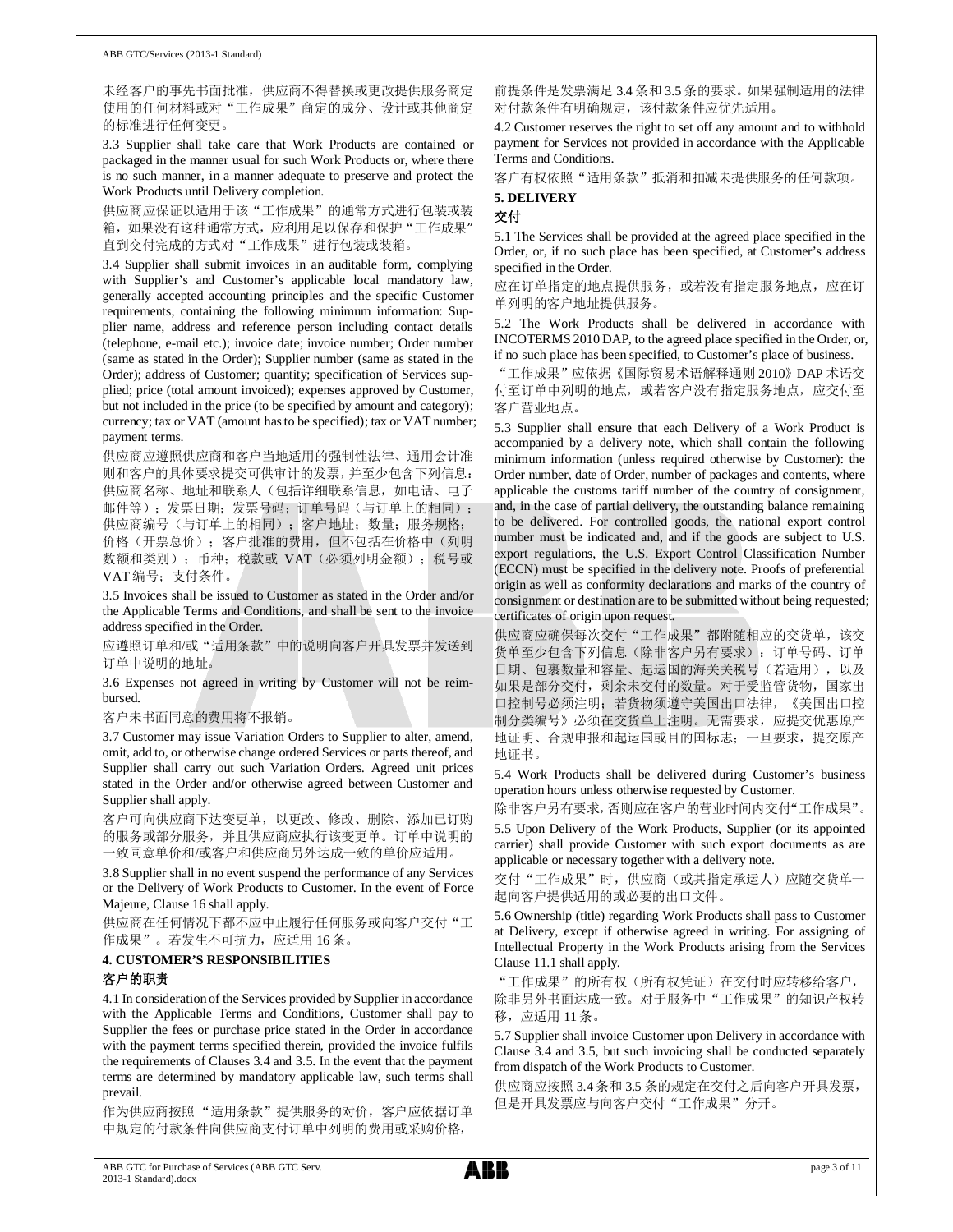### **6. ACCEPTANCE** 接受

6.1 Customer shall not be deemed to have accepted any Services until it has had a reasonable time to inspect them following completion or, in the case of a defective performance, until a reasonable time after such defective performance has become apparent. Such reasonable time period shall be determined by the specifics of the Services, the defective performance and the circumstances of the provision of the Services.

在完成之后有合理时间检验服务之前, 或者若提供服务有瑕疵的 情况下,该瑕疵履约变得明显之后的合理时间之前,不应视为客 户接受了任何服务。该合理期间应由服务特点、瑕疵履约和提供 服务的情况而定。

6.2 If any Services provided or Work Products delivered to Customer do not comply with Clause 3 (Supplier's Responsibilities), or are otherwise not in conformity with the Order, then, without limiting any other right or remedy that Customer may have under Clause 10 (Remedies), Customer may reject the Services and/or the Work Products, and may request replacement of the Services and/or the Work Products, or recover all payments made to Supplier by Customer.

如果提供给客户的任何服务或交付的"工作成果"没有遵守第 3 条(供应商的职责)的规定, 或者不符合订单的规定, 那么, 在 不影响客户根据第10条(救济)享有的任何其他权利或救济的情 况下, 客户可拒收服务和/或"工作成果", 并要求更换服务和/ 或"工作成果",或要求供应商全额退回客户支付的款项。

6.3 Upon Supplier's request Customer shall send written acceptance statement to Supplier.

若供应商要求, 客户应发送书面验收声明给供应商。

### 7. DELAY

### 延迟

If the Delivery of the Services or the Work Products does not comply with the agreed delivery date(s), then, without prejudice to any other rights which it may have under the Contractual Relationship or at law, Customer reserves the right to:

如果交付的服务或工作成果没有按照预定日期交付, 那么, 在不 影响"合同关系"或法律项下任何其他权利的情况下, 客户有权:

7.1 terminate the Contractual Relationship or the respective Order in whole or in part;

全部或部分终止"合同关系"或各个订单;

7.2 refuse any subsequent Delivery of Services or Work Products which Supplier attempts to make;

拒绝供应商试图提供任何后续的交付服务或"工作成果";

7.3 recover from Supplier any expenditure reasonably incurred by Customer in obtaining the Services or the Work Products in substitution from another supplier;

要求供应商赔偿客户从其他供应商处获得替代服务或"工作成果" 合理产生的任何费用;

7.4 claim damages for any additional costs, loss or expenses incurred by Customer which are reasonably attributable to Supplier's failure to provide the Services or to deliver the Work Products on the agreed dates: and

就可合理归因于供应商未按时提供服务或交付的"工作成果"的 任何额外成本、损失或费用进行索赔; 和

7.5 claim compensation for liquidated damages in addition to the rights provided under Clauses 7.1 to 7.4 if such compensation right is expressly stated in the respective Order.

除了7.1条至7.4项下权利之外要求违约金赔偿,若该赔偿权利在 相应订单中进行了明确说明。

**8. INSPECTION** 

检査

8.1 Supplier shall allow Customer and/or its authorised representatives to inspect the Services and to test the Work Products, or parts of them at any time prior to the completion of the Services and/or the Work Products.

在完成服务和/或"工作成果"之前的任何时间,供应商应允许客 户和/或其授权代表检查服务和测试"工作成果",或部分服务和 "工作成果"。

8.2 Notwithstanding any inspection or test sampling however conducted, Supplier shall remain fully responsible for the Services' compliance with the Order. This applies whether or not Customer has exercised its right of inspection and/or testing and shall not limit Supplier's obligations under the Order. For the avoidance of doubt, inspection of Services or testing of Work Products by Customer and/or its authorised representatives shall in no event exempt Supplier from or limit Supplier's warranties or liability in any way.

不管采取了何种检查或抽样测试,供应商应完全负责服务符合订 单的要求。这适用于不管客户是否行使了其检查和/或测试的权 利, 并且不应限制供应商在订单项下的义务。为避免疑义, 客户 和/或其授权代表检查服务或测试"工作成果"在任何情况下都不 应以任何方式免除或限制供应商的保证或责任。

### 9. WARRANTY

### 质保

9.1 Supplier warrants that the Services (including Work Products):

供应商保证服务(包括"工作成果"):

9.1.1 comply with all agreed specifications, including all specified material, workmanship and the like, documentation and quality requirements, or in absence thereof are performed in accordance with generally accepted practices, procedures and standards of the respective industry and are fit for the purposes for which Services of the same description type would ordinarily be used, and that the results of the Services maintain the functionality and performance as expected by Customer according to Supplier's information, documentation and statements:

符合所有商定的规范,包括所有规定材料、工艺和同类性质要求、 资料和质量要求, 或在没有商定规范情况下, 应依据各个行业-般公认的做法、程序和标准履行服务并且符合相同类型服务通常 用途,并根据供应商的信息、资料和声明服务结果保持具有客户 期望的功能和性能;

9.1.2 are appropriate and fit for any particular purpose expressly or impliedly made known to Supplier in the Order;

适合并符合在订单中明示或默示告知供应商的任何特定用途;

9.1.3 are new and unused (in case of Work Products) at the date of Delivery;

在交付日期是全新未用的(适用"工作成果"的情形);

9.1.4 are free from defects and rights of third parties;

没有任何瑕疵并且不存在第三方权利;

9.1.5 possess the qualities which Supplier has held out to Customer as a sample, model or otherwise;

具有供应商提供给客户的样品、模型或其他同样的质量;

9.1.6 comply with Clause 12 (Compliance with Relevant Law).

符合第 12 条规定(遵守相关法律)。

9.2 The warranty period shall be twenty four (24) months from acceptance of the Services or the Work Products, if no other time period is stated in the Order or otherwise expressly agreed in writing by the Parties.

若订单中没有规定其他期限或双方没有另外明确书面达成一致期 限, 质保期为接受服务或"工作成果"后二十四(24)个月。

9.3 In case of non-compliance with the warranty provided under this Clause, Customer shall be entitled to enforce the remedies provided in Clause 10 (Remedies).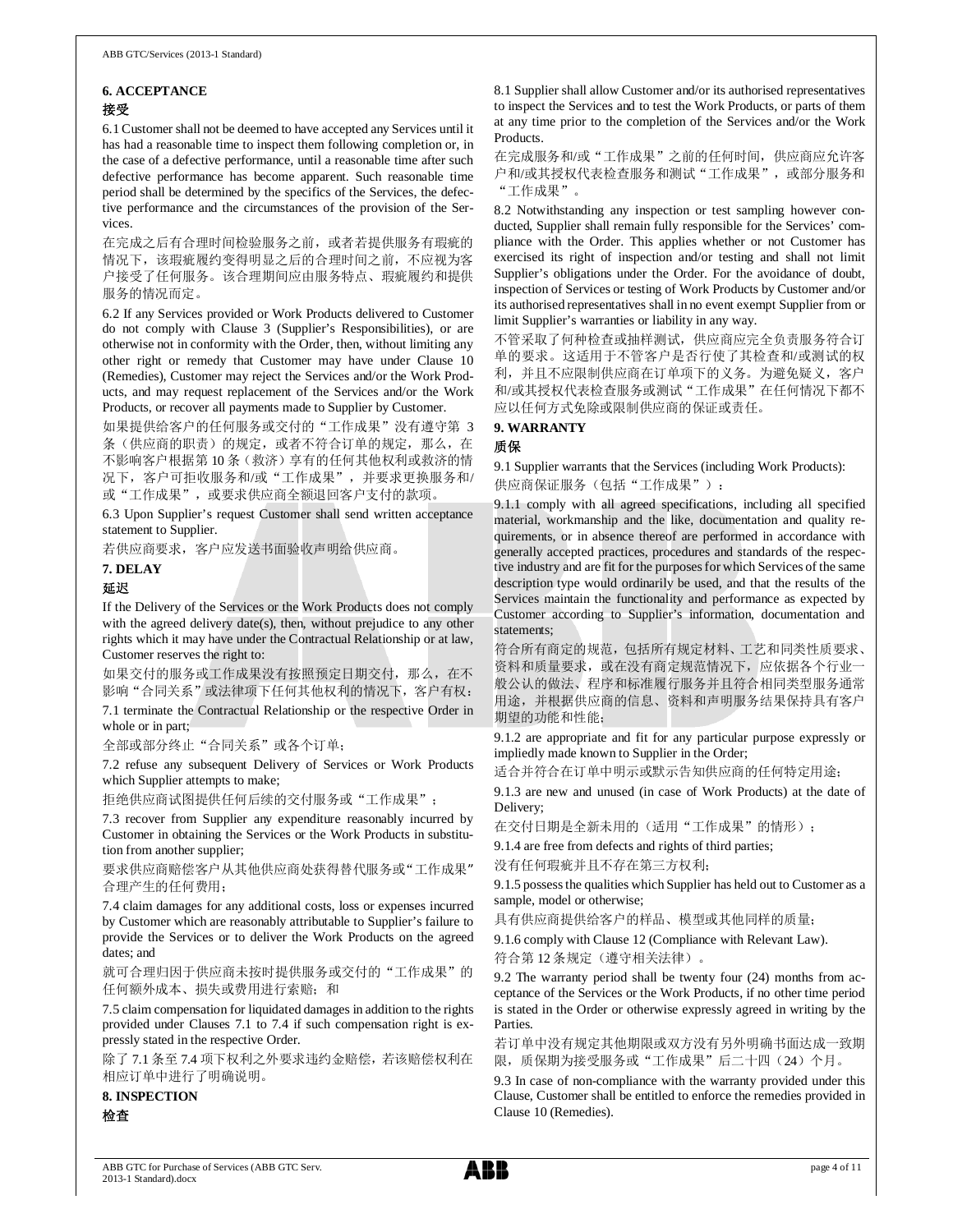如果没有遵守本条中的质保规定, 客户有权执行第 10 条 ( 救济 ) 中规定的救济。

# **10. REMEDIES**

### 救济

10.1 In case of breach of warranty under Clause 9 (Warranty) or if Supplier otherwise fails to comply with any of the Applicable Terms and Conditions, Customer shall give notice in writing to Supplier of such breach of warranty and provide Supplier an opportunity to swiftly remedy it. If no Supplier action to remedy such breach has been taken within forty eight (48) hours of receiving such Customer notification, Customer shall be entitled to any one or more of the following remedies at its own discretion and at Supplier's expense:

如果违反第9条(质保)中的质保规定或供应商没有遵守任何"适 用条款", 客户应就该质保违约行为向供应商发出书面通知, 并 向供应商提供能迅速补救的机会。如果供应商在收到客户通知后 四十八 (48) 小时内没有采取补救该违约的措施, 客户可自主决 定并由供应商承担费用享有下列任何一项或多项救济:

10.1.1 to give Supplier another opportunity to carry out any additional work necessary to ensure that the Applicable Terms and Conditions are fulfilled;

给予供应商另一个机会采取额外的必要措施, 以确保满足"适用 条款"要求:

10.1.2 to carry out (or to instruct a third party to carry out) any additional work necessary to make the Services comply with the Applicable Terms and Conditions;

采取(或指示第三方采取)任何额外的必要措施使服务符合"适 用条款"要求:

10.1.3 to obtain immediate replacement of the defective Services by Services conforming with the Applicable Terms and Conditions without defects:

利用符合"适用条款"要求没有瑕疵的服务迅速更换有瑕疵的服 务;

10.1.4 to refuse to accept any further Services, but without relieving Supplier from its liability for the defective Services;

拒收任何后续服务, 但不免除供应商针对瑕疵服务所应承担的责 ԫ˗

10.1.5 to claim such damages as may have been sustained by Customer as a result of Supplier's breaches of the Applicable Terms and Conditions, statutory duty or any applicable law;

就供应商违反"适用条款"、法定义务或任何适用法律规定给客 户遭受的损失进行索赔;

10.1.6 to claim liquidated damages expressly provided in the Order; 索赔订单项下明确规定的违约金;

10.1.7 to terminate the Contractual Relationship or the respective Order in accordance with Clause 15.2.

按照 15.2 条规定终止"合同关系"或相应订单。

10.2 In the event that Clauses 10.1.1, 10.1.2 or 10.1.3 apply, the entire warranty period of Clause 9.2 shall be restarted.

如果 10.1.1、10.1.2 或 10.1.3 条适用, 9.2 条规定的整个质保期应 重新开始计算。

10.3 The rights and remedies available to Customer and contained in the Applicable Terms and Conditions (including, but not limited to the ABB GTC/Services) are cumulative and are not exclusive of any rights or remedies available at law or in equity.

客户享有的包含在"适用条款"(包括但不限于 ABB GTC/服务") 中的权利和救济是累积性的,并不排除根据法律或衡平法享有的 任何权利或救济。

**11. INTELLECTUAL PROPERTY**  知识产权

11.1 Supplier assigns herewith to Customer full ownership rights in and to any Intellectual Property in the Work Products arising from the Services for the full duration of such rights, wherever in the world enforceable. Supplier further agrees to execute, upon Customer's request and at its cost, all further documents and assignments and do all such further things as may be necessary to perfect Customer's ownership title to the Intellectual Property or to register Customer as owner of the Intellectual Property with any registry, including but not limited to governmental registration authorities or private registration organisations.

供应商在该权利的整个期间向客户转让服务所产生"工作成果" 的任何知识产权的完整所有权,并在世界的任何地方可执行。 旦客户要求并承担其费用, 供应商进一步同意签署所有文件和转 让,并且采取所有的措施完善客户对知识产权的所有权或在任何 登记机构将客户注册为知识产权的所有人, 包括但不限于政府登 记机关或私人登记组织。

11.2 The Intellectual Property Rights in any Work Products created by or licensed to Supplier prior to the respective Order or outside of such Order, and any subsequent modifications to the same ("Pre-Existing Works") will remain vested in Supplier or the respective third party owner. To the extent that Pre-Existing Works are embedded in any Work Products delivered by Supplier, Customer and its Affiliates shall have a worldwide, irrevocable, perpetual, transferrable, non-exclusive, royalty-free licence with rights to sublicense to use the Pre-Existing Works as part of such Work Products, including the right to further improve, develop, market, distribute, sub-license, exploit or otherwise use the Work Products containing such Pre-Existing Works. Supplier shall not be prevented or restricted by this ABB GTC/Services from using its own know-how or its Pre-Existing Works in the course of providing the Services.

在相应的订单生成之前或在该订单的范围之外,由供应商创造或 许可给供应商的任何"工作成果"的知识产权,以及随后对其进 行的任何修改("既存成果")由供应商或相应的第三方所有。如 果"既存成果"被嵌入供应商交付的任何"工作成果"中, 客户 及其关联公司应拥有对该"工作成果"一部分的"既存成果"进 行分许丏嗔엿白年球性的、不可撤销的、永久性的、非独家的、 免许可费的许可, 包括但不限于进一步改进、开发、营销、分销、 分许可、利用或以任何其他方式使用含有"既存成果"的"工作 成果"的权利。"ABB GTC/服务"条款将不妨碍或限制供应商在提 供服务的过程中, 使用其专有技术或"既存成果"。

11.3 In the event that the Services provided and/or Work Products delivered by Supplier infringe any third party Intellectual Property Rights, Supplier shall, notwithstanding anything provided to the contrary or otherwise contained in the Applicable Terms and Conditions (including, but not limited to the ABB GTC/Services), provide IPR Indemnification to Customer. The IPR Indemnification applies whether or not Supplier may have been negligent or at fault and does not limit any further compensation rights of Customer. Supplier's obligation to indemnify Customer as provided under this Clause shall not apply if and to the extent the liability or damage was caused by Customer's own pre-existing Intellectual Property Rights contributed to, or implemented into the Work Products and/or the Services provided by Supplier.

如果供应商提供的服务和/或交付的"工作成果"侵犯了任何第三 方知识产权, 不管"适用条款"(包括但不限于"ABB GTC/服务") 是否有相反规定或其他规定, 供应商应向客户提供知识产权侵权 赔偿。不管供应商是否存在疏忽或过错, 知识产权侵权赔偿适用 并且不限制客户获得任何进一步赔偿的权利。如果由客户自身既 存知识产权用于或实施于供应商提供的服务和/或"工作成果"中 造成的责任或损失, 本条款规定的供应商向客户赔偿的义务不应 适用。

11.4 If any infringement claim is made against Customer, Customer may without prejudice to its rights under Clause 11.3 also request at its discretion and at Supplier's cost that Supplier (i) procures for Customer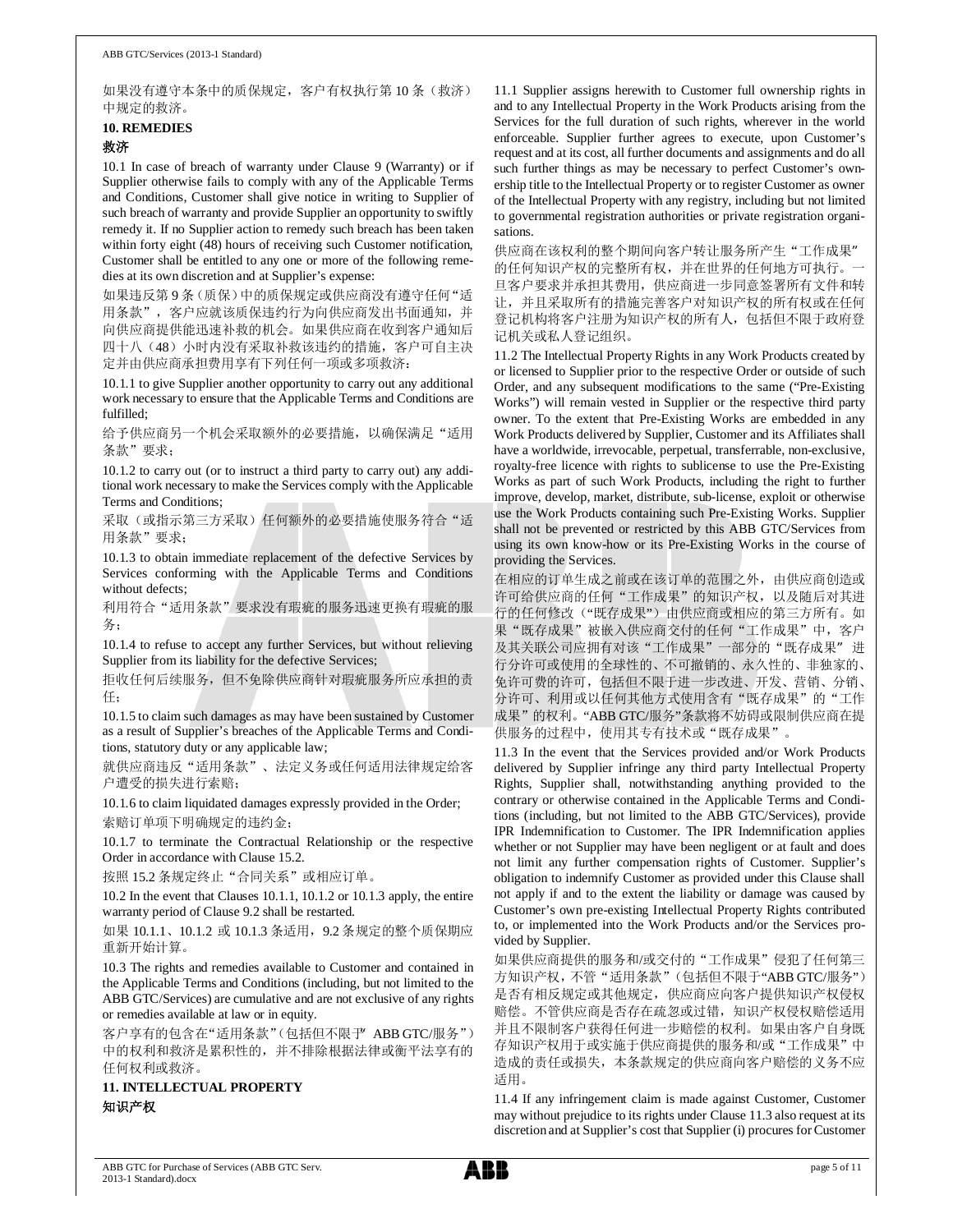the right to continue using the Work Products and/or the Services; (ii) modifies the Work Products and/or the provision of the Services so that they cease to be infringing; or (iii) replaces the Work Products and/or the Services so that they become non-infringing.

如果针对客户提起任何侵权索赔, 客户在不影响其根据 11.3 条享 有的权利情况下并由其自行决定,可要求供应商承担费用(1)促 成客户有权继续使用"工作成果"和/或服务; (2) 改造"工作 成果"和/或服务以便停止侵权;或(3)更换"工作成果"和/或 服务以便其不再侵权。

11.5 In the event Supplier cannot fulfil Customer's above request, Customer shall be entitled to terminate the Contractual Relationship or the respective Order, to reclaim all sums which Customer has paid to Supplier thereunder and to claim compensation in accordance with Clause 11.3 and for any other costs, losses or damages incurred whatsoever.

如果供应商不能满足客户的上述要求, 客户有权终止"合同关系" 或相应订单,索回客户己支付给供应商的所有款项,并可根据11.3 条的规定要求补偿和就由此产生的任何其他成本、损失或损害要 求赔偿。

### **12. COMPLIANCE WITH RELEVANT LAW**

### 遵守相关法律

12.1 The Services covered by the Applicable Terms and Conditions shall be provided by Supplier in compliance with all relevant legislation, regulations, and codes of practice, guidance and other requirements of any relevant government or governmental agency applicable to Supplier. To the extent that such regulations are advisory rather than mandatory, the standard of compliance to be achieved by Supplier shall be in compliance with the generally accepted best practice of the relevant industry.

"适用条款"涵盖的服务应由供应商遵照所有相关法律、法规、 规范、指南以及任何相关政府或政府机构的其他要求进行提供。 如果这些规定是建议性的而非强制性的, 适用于供应商的合规标 准应为遵守相关行业公认的最佳做法。

12.2 Supplier represents and warrants that:

供应商陈述和保证:

12.2.1 it is knowledgeable with, and is and will remain in full compliance with all applicable export and import laws, regulations, instructions, and policies, including, but not limited to, securing all necessary clearance requirements, export and import licenses and exemptions from, and making all proper filings with appropriate governmental bodies and/or disclosures relating to the provision of services, the release or transfer of goods, technologies, software to non U.S. nationals in the U.S., or outside the U.S., the release or transfer of technology and software having U.S. content or derived from U.S. origin software or technology; and

其知悉并且一直完全遵守所有适用的出口和进口法律、法规、指 示和政策, 包括但不限于取得所有必需的清关要求、出口和进口 许可和豁免, 和向适当的政府机构做有关提供服务的所有备案和/ 或披露, 在美国或美国之外向非美国国民发布或转让货物、技术、 软件, 发布或转让含有美国内容或产生于美国原版软件或技术的 技术和软件: 和

12.2.2 it is knowledgeable with applicable supply chain security recommendations issued by applicable governments and industry standards organizations and will make best efforts to comply with such recommendations; and

其知悉相应政府和行业标准组织颁发的适用的供应链安全建议并 且将尽最大努力遵守该建议; 和

12.2.3 it will, upon Customer's request, promptly provide all information necessary to export and import the Services and/or the Work Products, or any items being part thereof, including, as applicable, the Export Control Classification Numbers (ECCN), and will notify Customer in writing of any changes to the respective information provided by Supplier; and

一旦客户要求, 其将迅速提供进出口服务和/或"工作成果"所必 需的所有信息, 或其中的任何部分, 包括《出口控制分类编号》 (若适用), 并且将书面通知客户有关供应商所提供相应信息的 任何变更; 和

12.2.4 it will not, unless authorized by applicable government license or regulation, including but not limited to any U.S. authorization, directly or indirectly export or re-export, at any time, any technical information, technology, software, or other commodity furnished or developed under the Contractual Relationship, or any other agreement between the Parties, or any other product that is developed or produced from or using Customer's technical information, technology, software, or other commodity provided under the Contractual Relationship to any prohibited country (including release of such technical information, technology, software, or other commodity to nationals, wherever they may be located, of any prohibited country) as specified in applicable export, embargo and sanctions regulations.

除非适用的政府许可或法规授权,包括但不限于任何美国授权, 其将不在任何时间直接或间接地出口或再出口在"合同关系"项 下或双方之间任何其他协议项下提供或开发的任何技术信息、技 术、软件、或其他商品, 或者使用客户的技术信息、技术、软件 开发或生产的任何其他产品, 或者"合同关系"项下提供的其他 商品给所适用出口、禁运和管制法规列明的任何禁止国家(包括 向任何禁止国家的国民发布该技术信息、技术、软件获其他商 品,无论期国民居住在任何地方)。

12.3 Each Party warrants that it will not, directly or indirectly, and that it has no knowledge that the other Party or any third parties will, directly or indirectly, make any payment, gift or other commitment to its customers, to government officials or to agents, directors and employees of a Party, or any third party in a manner contrary to applicable laws (including but not limited to the U. S. Foreign Corrupt Practices Act and, where applicable, legislation enacted by member states and signatories implementing the OECD (Convention Combating Bribery of Foreign Officials), and shall comply with all relevant laws, regulations, ordinances and rules regarding bribery and corruption. Nothing in this ABB GTC/Services shall render either Party or any of its Affiliates liable to reimburse the other for any such consideration given or promised.

各方特此保证,任何一方不会,且未知悉另一方会,直接或间接 地,以违反相关法律(包括但不限于美国《反海外贿赂法》以及 适用的经合组织成员国为实施《禁止在国际商业交易中贿赂外国 政府官员公约》制定的立法)规定的方式,向其客户、政府官员、 双方的代理、董事和员工或任何第三方付款、赠送礼物或做出其 他承诺, 并且双方应遵守所有有关贿赂和腐败的法律、法规、条 例和规定。" ABB GTC/服务"条款的任何规定均不使任何一方承 担义务偿付另一方任何已给予的或承诺的此种对价。

12.4 Either Party's material violation of any of the obligations contained in this Clause 12 (Compliance with Relevant Law) may be considered by the other Party to be a material breach of the respective Contractual Relationship between the Parties, and shall entitle such Party to terminate the Contractual Relationship with immediate effect and without prejudice to any further right or remedies under such Contractual Relationship or applicable law.

任何一方对 12 条 (遵守相关法律) 规定的任何义务的实质性违反 可被另一方视为对双方之间相应"合同关系"的实质性违反,另 一方因而有权立即终止"合同关系", 并且不影响在该"合同关 系"项下或适用的法律项下对此享有的任何进一步的权利或补救 措施。

12.5 Notwithstanding anything to the contrary stated in any Applicable Terms and Conditions, Supplier shall, without any limitations, indemnify and hold harmless Customer from and against any claim, proceeding, action, fine, loss, cost and damages arising out of or relating to any such violation of the above mentioned obligations, the termination of the respective Contractual Relationship, and any noncompliance with export control regulations, and Supplier shall com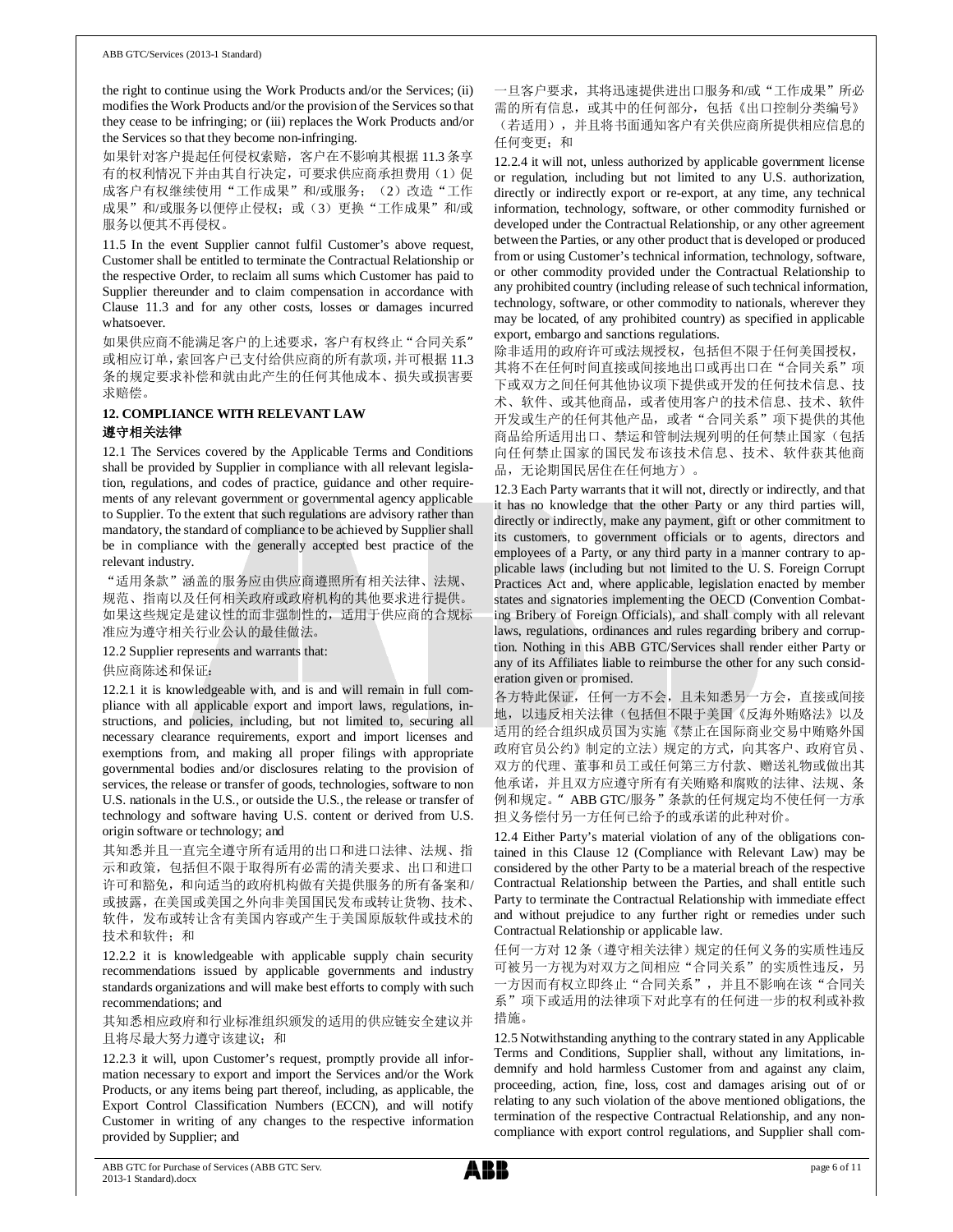pensate Customer for all losses and expenses whatsoever resulting therefrom.

无论"适用条款"中有任何相关规定,供应商应无任何限制条件 地赔偿并使客户免受因其违反上述义务、终止相应的"合同关系" 以及任何不符合出口控制法规而导致的或相关的任何索赔、法律 程序、诉讼、罚款、损失和损害, 并且供应商应赔偿客户由此产 生的所有损失和费用。

12.6 Accepting an Order to which this ABB GTC/Services applies, Supplier herewith acknowledges and confirms that it has been provided information on how to access ABB's Code of Conduct and ABB's Supplier Code of Conduct online (Web portal: www.abb.com - Integ- $\frac{rity - Code}{}$  of Conduct). Supplier agrees to perform its contractual obligations under the Applicable Terms and Conditions and the respective Contractual Relationship with substantially similar standards of ethical behaviour as stated in the above mentioned ABB Codes of Conduct.

接受适用 ABB GTC/服务"条款的订单,供应商在此认可并确认, 其已知悉如何在线获取在线 ABB 的行为准则和《ABB 供应商行 为准则》(网址: www.abb.com-Integrity-Code of Conduct) 的信 息。供应商同意按照上述提到的 ABB 的行为准则实质类似的标准 履行其在"适用条款"和相应"合同关系"项下的合同义务。

12.7 Supplier and its sub-contractors must comply with the ABB Lists of Prohibited and Restricted Substances and all other employment, safety, health, environmental and quality requirements made available under www.abb.com – Supplying to ABB – Doing Business with ABB or otherwise and shall provide Customer with respective documents, certificates and statements if requested.

供应商和其分供商必须遵守《ABB 禁用和限制物质清单》和所有 其他雇佣、安全、健康、环境和质量要求, 参见: www.abb.com -Supplying to ABB - Doing Business with ABB 或其他, 并且应向客 户提供相应的文件、证书和书面(若要求)。

13. CONFIDENTIALITY AND DATA PROTECTION 保密和数据保护

13.1 Supplier shall:

供应商应:

13.1.1 Keep in strict confidence all technical or commercial information, specifications, inventions, processes or initiatives of Customer and any other information concerning Customer's business or its products and/or its technologies which have been disclosed to Supplier by Customer or its agents or which Supplier obtains in connection with the Services. Supplier shall restrict disclosure of such confidential material to such of its employees, agents or sub-contractors as are required to know the same for the purpose of the provision of the Services to Customer. Supplier shall ensure that such employees, agents, sub-contractors or other third parties are subject to and comply with the same obligations of confidentiality as applicable to Supplier and shall be liable for any unauthorized disclosures;

对客户或其代理披露给供应商的或供应商获取的有关服务的所有 客户的技术或商业信息、规范、发明、工艺或计划, 以及涉及客 户业务或其产品和/或其技术的任何其他信息进行严格保密。供应 商应仅将这些保密信息披露给需要知道该保密信息以便向客户提 供服务的其员工、代理或分包商。供应商应确保这些员工、代理、 分包商或其他第三方遵守相同的适用于供应商的相同保密义务, 并应对未经授权的任何披露负责;

13.1.2 Apply reasonable safeguards against the unauthorised disclosure of Customer's confidential and proprietary information and protect confidential information in accordance with the generally accepted standards of protection in the related industry, or in the same manner and to the same degree that it protects its own confidential and proprietary information - whichever standard is the higher. Supplier may disclose confidential information to "Permitted Additional Recipients" (which means Supplier's authorised representatives, including auditors, counsels, consultants and advisors) provided always that

such Permitted Additional Recipients sign with Supplier a confidentiality agreement with terminology substantially similar hereto or where applicable, are required to comply with codes of professional conduct ensuring confidentiality of such information;

按照相关行业的公认保护标准, 或以保护其自有保密和专有信息 的相同方式和相同程度采取合理的措施防止未经授权披露客户的 保密和专有信息和保护保密信息——以更高的标准为准。供应商 可向"允许的额外接收方"(指供应商的授权代表,包括审计人 员、律师、顾问和咨询人员) 披露保密信息, 其前提条件是这些 允许的额外接收方与供应商签署具有类似条款的保密协议, 并要 遵守职业行为准则以确保这些信息的保密性;

13.1.3 Take all necessary steps to ensure that Customer's data or information which come into its possession or control in the course of delivering the Services are protected. In particular Supplier shall not (i) use Customer's data or information for any other purposes than for delivering the Services, or (ii) reproduce the data or information in whole or in part in any form except as may be required by the Applicable Terms and Conditions, or (iii) disclose Customer's data or information to any third party not authorised by Customer in writing to receive it:

采取所有必要措施确保其在提供服务过程中获得或控制的客户数 据或信息得到保护。尤其是,供应商不应(1)将客户的数据或信 息用于提供服务之外的任何其他目的,或(2)以任何形式全部或 部分复制客户的数据或信息,除非"适用条款"另有要求;或(3) 将客户数据或信息披露给任何未获客户授权的第三方;

13.1.4 Install and update at its own costs required adequate virus protection software and operating system security patches for all computers and software utilized in connection with delivering the Services and shall provide updates to Customer if so requested by Customer.

自担费用为所有与交付服务相关的所有计算机和软件安装和更新 必要的病毒保护软件和操作系统补丁, 并在客户要求的情况下向 客户提供更新。

13.2 Supplier agrees that Customer shall be allowed to provide any information received from Supplier to any of its Affiliates.

供应商同意客户将从供应商处接收到的任何信息提供给任何关联 公司。

13.3 Supplier represents and warrants that:

供应商陈述和保证:

13.3.1 it will not use, disclose, or transfer across borders any personal data that is processed for Customer, except to the extent necessary to perform under the respective Contractual Relationship, however, in any event in compliance with applicable data privacy laws; and

其将不跨境使用、披露或转让客户的任何个人数据,除非根据相 应的"合同关系"有必要,然而任何情况下都应遵守适用的数据 隐私法律;和

13.3.2 it will comply with all applicable data privacy laws and regulations, will implement and maintain appropriate technical and organizational measures and other protections for personal data (including, without limitations, not loading any personal data provided to Supplier on (a) any laptop computer or (b) any portable storage media that can be removed from Supplier's premises unless, in each case, (i) such data has been encrypted and (ii) such data is loaded onto portable storage media solely for the purpose of moving such data to off-site storage). Further, it will report to Customer any breaches of personal data security immediately, after discovery thereof if the personal data was, or could be, accessed, used or acquired by an unauthorized person or compromised in any way and will cooperate fully with Customer in investigating any such breaches or compromises, and will comply with all instructions or other requirements provided or issued by Customer from time to time relating to personal data.

其将遵守所有适用的数据隐私法律和法规,将对个人数据(包括 但不限于不装载提供给供应商的任何个人数据在(a) 任何手提电

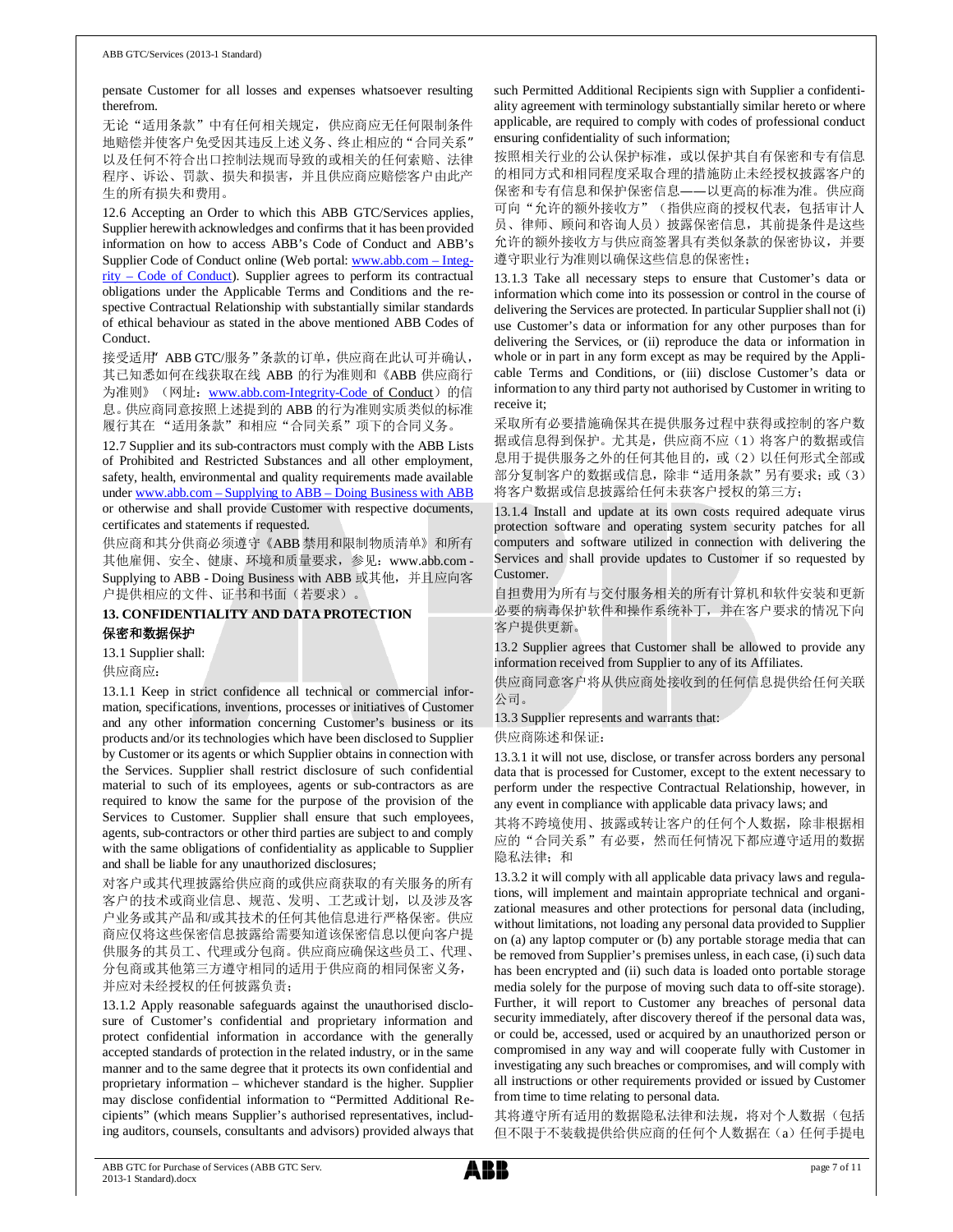脑或(b)能在供应商的现场删除数据的任何便携存储介质,除非 在每种情况下, (1) 该数据已经被编码和(2) 将该数据装载在 便携式存储介质仅仅为了移动该数据至异地存储)执行和维持适 当的技术和组织上的措施和其他保护。进一步而言, 若个人数据 被或可能被未经授权的人接触、使用或取得或以任何方式妥协, 其将在发现之后立即向客户汇报违反个人数据安全的情形, 和将 与客户充分合作调查任何该违约或妥协事宜, 并遵守客户随时提 供或出具的有关个人数据的所有指示或要求。

13.4 Supplier agrees to notify Customer immediately if it becomes aware of any disclosure or breach of the obligations in this Clause 13. At the request of Customer, Supplier shall take all such measures as are necessary to prevent further disclosure.

若供应商认识到任何披露或违反第13条义务的情形, 供应商同意 立即通知客户。在客户的要求下,供应商应采取所有必要措施防 止进一步披露。

13.5 The provisions of this Clause 13 shall not apply to:

第13 条规定应不适用于:

13.5.1 Any information which is in the public domain at the date of the Contractual Relationship or which subsequently comes into the public domain other than by breach of these confidentiality provisions or other confidentiality agreement;

除了违反这些保密条款规定或其他保密协议的信息, 在"合同关 系"确立之日存在于公众领域的任何信息或者后续进入公众领域 的信息;

13.5.2 Any information already in the possession of Supplier at the date of the Contractual Relationship, other than under an obligation of confidentiality;

除了保密义务项下的信息, 在"合同关系"确立之日供应商已经 占有的任何信息:

13.5.3 Any information obtained without obligation of confidence from a third party not in breach of a confidentiality agreement with Customer concerning the information obtained.

从没有保密义务的第三方获得的任何信息并且不违反与客户之间 有关获取信息的保密协议。

13.6 The Parties shall provide any notices, confirmations and documents required under applicable mandatory data privacy laws.

双方应提供适用的强制数据隐私法律要求的任何通知、确认和文 件。

### **14. LIABILITY AND INDEMNITY**  责任和赔偿

14.1 Without prejudice to applicable mandatory law, Supplier shall compensate/indemnify Customer for all damages and losses in connection with the Services whether or not Supplier may have been negligent or at fault (i) for Supplier's breaches of the Applicable Terms and Conditions , and (ii) for any claim, except for IPR Indemnification for which Clause 11 (Intellectual Property Right Infringements) exclusively applies, made by a third party (including employees of Supplier) against Customer in connection with the Services and to the extent that the respective liability, loss, damage, injury, cost or expense was caused by, relates to or arises from the Services delivered by Supplier and/or its sub-contractors. Upon Customer's request Supplier shall defend Customer against any third party claims arising out of or in connection with the Services.

在不影响适用的强制性法律的情况下, 不管供应商是疏忽还是过 错, 供应商应就(1)供应商违反"适用条款", 和(2)第三方 (包括供应商员工) 就供应商和/或其分包商提供的服务造成、引 起、导致的相关责任、损失、损害、伤害、成本或费用针对客户 进行的与服务相关的任何索赔——第11条(知识产权侵权)适用 的知识产权侵权赔偿除外, 对与服务相关的所有损害和损失向客 户进行赔偿/补偿。在客户的要求之下, 供应商应为客户就服务引 发的或有关的任何第三方索赔进行辩护。

14.2 Supplier shall be responsible for the control and management of all of its employees, its suppliers and/or its sub-contractors, and it shall be responsible for the acts, omissions, negligence or obligations of any of its employees, suppliers and/or sub-contractors, its agents, servants or workmen as fully as if they were the acts, omissions, negligence or obligations of Supplier.

供应商应负责对其所有员工、其供应商和/或其分包商进行控制和 管理并应对其任何员工、供应商和/或分包商、其代理、雇员或工 人的行为、疏漏、疏忽或义务负责, 就如这些行为、疏漏、疏忽 或义务是供应商的行为。

14.3 The provisions of this Clause 14 (Liability and Indemnity) shall survive any performance, acceptance or payment pursuant to this ABB GTC/Services and shall extend to any substituted or replacement Services delivered by Supplier to Customer.

第 14 条的规定(责任和赔偿) 应在遵照" ABB GTC/服务"条款 在任何执行、接受或付款后继续生效, 并应扩展适用于供应商提 交给客户的任何更换或替代服务。

14.4 Unless otherwise expressly stated in the respective Order, Supplier shall maintain in force, and upon request provide evidence of, adequate general liability insurance, statutory worker's compensation/employer's liability insurance and where applicable goods transit insurance with reputable and financially sound insurers. Nothing contained in this Clause 14 (Liability and Indemnity) shall relieve Supplier from any of its contractual or other legal liabilities. The insured amount cannot be considered nor construed as limitation of liability.

除非在相应的订单中另外进行了明确说明, 供应商应有效保存并 应要求提供在声誉和经济状况良好的保险机构投保的足够的责任 保险和法定的劳工保险/雇主责任保险的证明和货物运输险(若适 用)。第14条(责任和赔偿)包含的任何内容不应使供应商免于 承担其任何合同或其他法律责任。投保额不应被视为或解释为责 任限制。

14.5 Customer reserves the right to set off any claims under the Order against any amounts owed to Supplier.

客户有权以订单项下的任何索赔额抵销应付给供应商的任何款 面。

# **15. TERM AND TERMINATION**

### 期限和终止

15.1 The Contractual Relationship between the Parties or an Order placed under the ABB GTC/Services may be terminated for convenience in whole or in part by Customer upon giving Supplier thirty (30) calendar days written notice, unless otherwise expressly stated in the relevant Order. In such event Customer shall pay to Supplier the value of the already performed Services and proven direct costs reasonably incurred by Supplier for the unperformed Services, however in no event more than the agreed purchase price for the Services under the respective Order. No further compensation shall be due to Supplier. Compensation for any expenditures and materials made with regard to the unperformed Services shall be expressly excluded.

双方之间的合同关系或" ABB GTC/服务"项下生成的订单在客户 提前三十(30) 个日历日向供应商发出书面通知的情况下方便地 全部或部分终止, 除非相关订单中另有明确规定。在这种情况下, 客户应向供应商支付已履约服务的价值和未履约服务所产生的经 过证实的直接合理成本,但是在任何情况下该支付金额不应超过 相关订单项下的服务采购价格。供应商不应获得任何进一步补偿。 应明确排除有关未履约服务产生的任何花费和材料的补偿。

15.2 In the event of Supplier's breach of the Applicable Terms and Conditions, such asa breach of warranty, Customer shall be entitled to terminate the respective Contractual Relationship or an Order placed under the ABB GTC/Services if Supplier fails to take adequate and timely actions to remedy a breach as requested by Customer in accordance with Clause 10 (Remedies). In such event, Customer shall have no obligation to compensate Supplier for the already performed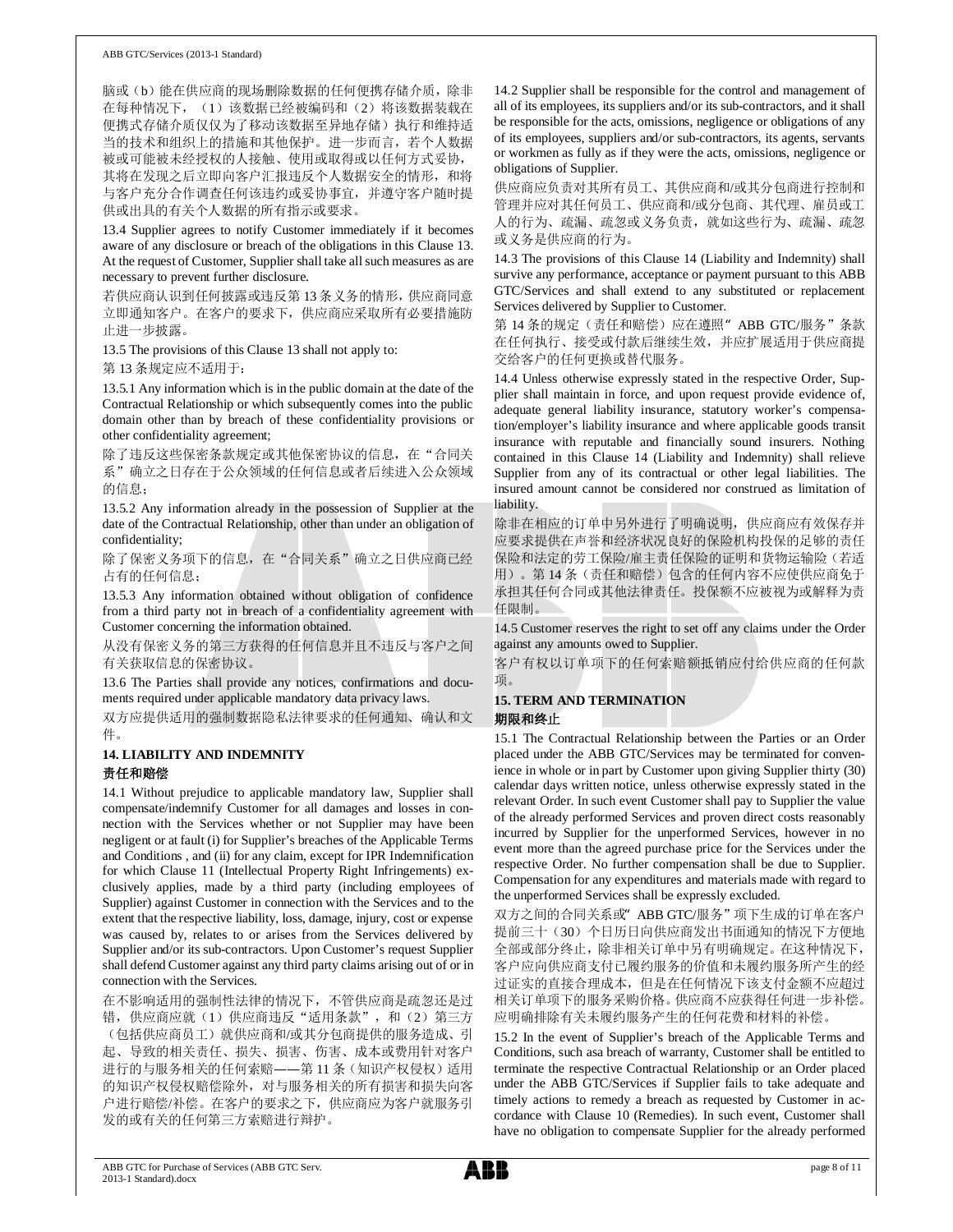Services and Supplier shall be obliged to pay back to Customer any remuneration received from Customer for the performed Services.

在供应商违反"适用条款"的情况下, 比如违反质保条款, 如果 供应商未按照第10条(救济)客户的要求采取足够、及时的措施 来补救这种违约行为, 客户有权终止相应的"合同关系"或" ABB GTC/服务"项下生成的订单。在这种情况下, 客户没有义务补偿 供应商已履约的服务,并且供应商应向客户退还其从客户处收到 的已履约服务的任何款项。

15.3 Customer shall have the right to terminate the Order and/or Contractual Relationship with immediate effect forthwith by notice in writing to Supplier in the event that an interim order is applied for or made, or a voluntary arrangement approved, or a petition for a bankruptcy order is presented or a bankruptcy order is made against Supplier or any circumstances arise which entitle the court or a creditor to appoint a receiver, administrative receiver or administrator or to present a winding-up petition or make a winding-up order or other similar or equivalent action is taken against or by Supplier by reason of its insolvency or in consequence of debt.

若针对供应商已申请临时指令、或批准的自愿安排、或已申请破 产指令或已经做出破产指令, 或者出现了法院或债权人指定了接 管人、行政接管人或管理人的任何情形, 或者提交了自愿清算申 请或做出了自愿清算指令或因破产或由此产生的债务已提起针对 供应商的或供应商提起的其他类似的行动, 客户有权通过书面通 知供应商终止订单和/或"合同关系"并立即生效。

15.4 Upon termination Supplier shall immediately and at Supplier's expense safely return to Customer all respective Customer property (including any documentation, data, and applicable Intellectual Property) and Customer information then in Supplier's possession or under Supplier's control and provide Customer with the complete information and documentation about the already performed Services.

一旦合同终止, 供应商应自担费用立即安全地将所有相关的客户 财产(包括任何文档、数据和适用的知识财产)和供应商拥有或 控制的客户信息返还给客户, 并向客户提供关于已履约服务的完 整信息和资料。

### **16. FORCE MAJEURE**

### 不可抗力

16.1 Neither Party shall be liable for any delay in performing or for failure to perform its obligations under a respective Order if the delay or failure results from an event of "Force Majeure". For clarification, Force Majeure means an event that was not foreseeable by the affected Party at the time of execution of the respective Order, is unavoidable and outside the control of the affected Party, and for which the affected Party is not responsible, provided such event prevents the affected Party from performing the obligations under the respective Order despite all reasonable efforts, and the affected Party provides notice to the other Party within five (5) calendar days from occurrence of the respective event of Force Majeure.

任何一方都不应对由于"不可抗力"事件导致的延迟履行或未能 履行相应订单项下的义务负责。为明确含义,不可抗力事件指受 影响方在执行相应订单时不能预见、不可避免的和在受影响方控 制之外、受影响方不负有责任的事件, 前提条件是尽管付出了所 有合理努力, 这种事件依然阻止了受影响方执行相应的订单, 并 且受影响方在发生相应的不可抗力事件后五(5)个日历日内通知 了另一方。

16.2 If an event of Force Majeure occurs which exceeds thirty (30) calendar days either Party shall have the right to terminate the relevant Order forthwith by written notice to the other Party without liability to the other Party. Each Party shall use its reasonable endeavours to minimise the effects of any event of Force Majeure.

如果不可抗力事件持续超过三十(30)个日历日,任何一方都有 权通过书面形式通知另一方终止相应的订单, 而无需对另一方承 担责任。每方都应尽其合理努力, 最大限度减轻不可抗力事件的 影响。

### 17. ASSIGNMENT AND SUB-CONTRACTING 转让和分包

17.1 Supplier shall not assign, transfer, or encumber an Order or any parts thereof (including any monetary receivables from Customer) without prior written approval of Customer.

未经客户的事先书面批准, 供应商不得转让、分包、转移或抵押 订单或其任何部分(包括来自客户的任何应收款)。

17.2 Customer may at any time assign, transfer, encumber, sub-contract or deal in any other manner with all or any of its rights or obligations under the respective Order and/or the Applicable Terms and Conditions to any of its own Affiliates.

客户可随时将其相应订单和/或"适用条款"项下的全部或任何权 利或义务转让、转移、抵押、分包或以其他方式转让给任何关联 公司。

### **18. NOTICES**

### 通知

Any notice shall be given by sending the same by registered mail, courier, fax or by e-mail to the address of the relevant Party as stated in the Order or to such other address as such Party may have notified in writing to the other for such purposes. E-mail and fax expressly require written confirmation issued by the receiving Party. Electronic read receipts may not under any circumstances be deemed as confirmation of notice. Electronic signatures shall not be valid, unless expressly agreed in writing by duly authorised representatives of the Parties.

任何通知都应以挂号信、快件、传真或电子邮件的方式发送至订 单中说明的相关方的地址或该方以书面形式通知另一方的其他地 址。电子邮件和传真明确要求接收方的书面确认。电子回执在任 何情况下不能被视作通知确认函。电子签名应无效,除非双方正 式授权代表通过书面形式明确达成一致。

### **19. WAIVERS**

### 弃权

Failure to enforce or exercise, at any time or for any period, any term of the Applicable Terms and Conditions does not constitute, and shall not be construed as, a waiver of such term and shall not affect the right later to enforce such term or any other term herein contained.

在任何时间或任何期限未能实施或执行"适用条款"的任何条款, 不构成和不应解释为放弃该条款, 并且不影响以后执行该条款或 任何其他条款的权利。

### 20. GOVERNING LAW AND DISPUTE SETTLEMENT 管辖法律和争议解决

20.1 The Contractual Relationship and/or the Applicable Terms and Conditions (including, but not limited to the ABB GTC/Services) shall be governed by and construed in accordance with the laws of the country (and/or the state, as applicable) of Customer's legal registration, however under exclusion of its conflict of law rules and the United Nations Convention on International Sale of Goods.

"合同关系"和/或"适用条款"(包括但不限于" ABB GTC/服 务")应受客户注册国(和/或州,若适用)的法律管辖并据其予 以解释,《联合国国际货物销售合同公约》和其冲突法规则不适 用。

20.2 For domestic dispute resolution matters, whereby Customer and Supplier are registered in the same country, any dispute or difference arising out of or in connection with the Contractual Relationship and/or the Applicable Terms and Conditions (including this ABB GTC/Services), including any question regarding its existence, validity or termination or the legal relationships established thereby, which cannot be settled amicably, shall be submitted to the jurisdiction of the competent courts of Customer's registration, unless other courts or arbitration are agreed in writing between the Parties.

对于客户和供应商在同一国家注册的国内争议解决而言,任何"合 同关系"和/或"适用条款"(包括"ABB GTC/服务")导致或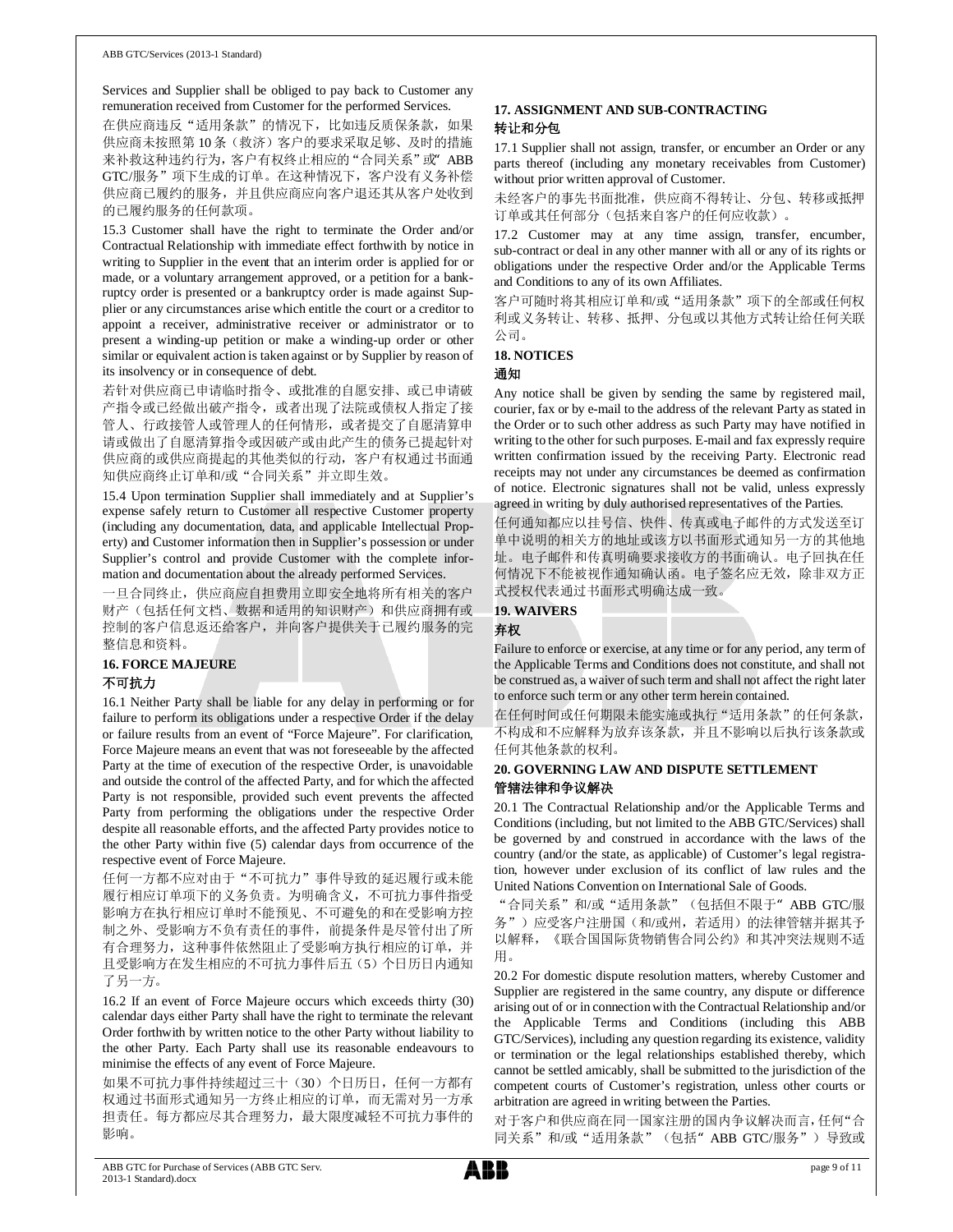与之相关的争议或差异, 包括任何关于其存在、有效性或终止或 由此形成的法律关系的问题, 如果不能友好协商解决, 应提交客 户注册地的管辖法院进行裁决, 除非双方通过书面形式就其他法 院或仲裁达成一致。

20.3 For cross border dispute resolution matters whereby Customer and Supplier are registered in different countries, unless agreed otherwise in writing between the Parties, any dispute or difference arising out of or in connection with the Contractual Relationship and/or the Applicable Terms and Conditions (including this ABB GTC/Services), including any question regarding its existence, validity or termination or the legal relationships established thereby, which cannot be settled amicably, shall be finally settled under the Rules of Arbitration of the International Chamber of Commerce by three arbitrators appointed in accordance with the said Rules. The place of arbitration shall be the location where Customer is registered, unless otherwise agreed in writing. The language of the proceedings and of the award shall be English. The decision of the arbitrators shall be final and binding upon both Parties, and neither Party shall seek recourse to an ordinary state court or any other authority to appeal for revisions of the decision.

对于客户和供应商在不同国家注册的跨国争议解决而言, 除非双 方另外通过书面形式达成一致,否则任何由"合同关系"和/或"适 用条款"(包括" ABB GTC/服务")导致或与之相关的争议或差 异, 包括任何关于其存在、有效性或终止或由此形成的法律关系 的问题,如果不能友好协商解决,应按照《国际商会仲裁规则》 由遵照该规则指定的三名仲裁员进行最终裁决。仲裁地应为客户 的注册地, 除非另外通过书面形式达成一致。仲裁程序和裁决语 言应为英语。仲裁员的裁决应是终局裁决,并对双方均具约束力。 任何一方都不应向普通州法院或任何其他权威机构上诉改变原裁 冲。

20.4 In case of any dispute, the defeated Party shall reimburse the succeeding Party for attorney's fees and other costs reasonably incurred in connection with the dispute.

在任何争议中, 败诉方应承担胜诉方因争议合理产生的律师费和 其他成本。

### **21. SEVERABILITY**

### 可分割性

The invalidity or unenforceability of any term or of any right arising pursuant to the Applicable Terms and Conditions shall not adversely affect the validity or enforceability of the remaining terms and rights, and the Applicable Terms and Conditions shall be given effect as if the invalid, illegal or unenforceable provision had been deleted and replaced by a provision with a similar economic effect to that of the deleted provision if this can be achieved by another provision.

"适用条款"项下的任何权利无效或不可实施不应对剩余条款和 权利的有效性或可实施性造成不利影响, 若另一条款可以达成如 下效力, "适用条款"应给予效力, 如同无效、非法或不可实施 条款已被删除并以具有类似经济效果的条款取代被删除的条款。

### 22. SURVIVAL

### 续效性

22.1 Provisions of the Applicable Terms and Conditions which either are expressed to survive its termination or from their nature or context it is contemplated that they are to survive such termination shall remain in full force and effect notwithstanding such termination.

"适用条款"中明确表示在终止后继续生效或从其属性或上下文 中推测在终止后继续生效的条款应在终止后继续保持全部效力。

22.2 The obligations set forth in Clauses 9 (Warranty), 10 (Remedies), 11 (Intellectual Property), 13 (Confidentiality and Data Protection) and 14 (Liability and Indemnity) shall survive termination.

第9条(质保)、第10条(救济)、第11条(知识产权)、第 13条(保密和数据保护)和第14条(责任和赔偿)规定的义务应 在终止后继续生效。

22.3 The obligations set forth under Clause 13 (Confidentiality and Data Protection) shall be valid for a period of five (5) years from Delivery of the Services or termination of the Order unless otherwise agreed between the Parties.

第13条(保密和数据保护)中说明的义务应在服务交付或订单终 止后五(5)年内继续生效,除非双方另外达成一致。

### 23. ENTIRETY 完整性

The Applicable Terms and Conditions and the Order constitute the entire Contractual Relationship and understanding between the Parties and replace any prior agreement, understanding or arrangement between the Parties, whether oral or in writing, except to the extent of fraud or any fraudulent misrepresentation.

" ABB GTC/服务"和订单构成了双方之间的完整合同和谅解, 并 可取代双方之间此前达成的书面或口头协议、谅解或安排, 欺诈 或任何欺诈性失实陈述除外。双方之间的关系是独立的交易关系, 相应合同关系中的任何内容不应解释为供应商是客户的代理、员 工或合作伙伴, 供应商亦未获授权代表客户。

### 24. RELATIONSHIP OF PARTIES

### 双方关系

24.1 The relationship of the Parties is that of independent parties dealing at arm's length and nothing in this underlying Contractual Relationship shall be construed to constitute Supplier as an agent or employee of Customer or so as to have any kind of partnership with Customer, and Supplier is not authorised to represent Customer as such.

双方之间是独立的公平交易方, 双方之间的"合同关系"不得解 释为供应商为客户的代理或员工或双方有合伙关系, 并且供应商 并未得到有权代表客户的授权。

24.2 Supplier shall be responsible for any activities performed by its employees in relation to the Services and/or the Work Products.

供应商应对其员工履行服务和/或"工作成果"有关的任何活动负 责。

24.3 Supplier assumes full and exclusive responsibility for any accident or occupational disease occurred to its employees in relation to the provision of the Services.

供应商全部地和排他地承担其提供服务员工发生的任何事故或职 业疾病。

24.4 It is expressly agreed that the Contractual Relationship does not imply any employment relationship between Customer and Supplier, or between Customer and Supplier's employees assigned to the execution of the Contractual Relationship. Customer shall remain free of any direct or indirect responsibility or liability for labour, social security or taxes with respect to Supplier and its employees assigned to the provision of the Services or Work Products under the Contractual Relationship.

双方明确同意, "合同关系"并不意味着客户和供应商之间存在 任何雇佣关系或者在客户和供应商执行"合同关系"员工之间有 任何雇佣关系。对于供应商和其委派提供"合同关系"项下服务 或"工作成果"的员工, 客户不承担任何直接或间接的劳动、社 会保险或税务有关的责任或债务。

24.5 Supplier shall hire or sub-contract in its own name all employees required to effectively provide the Services and/or the Work Products, who shall not, under any circumstances, act as Customer's employees. 供应商应以其自身名义招聘或分包需要有效提供服务和/或"工作 成果"的所有员工, 供应商员工在任何情况下都不得充当客户员  $T_{\alpha}$ 

24.6 Supplier shall be solely and exclusively responsible for any claims and/or lawsuits filed by its employees and hold Customer entirely safe and harmless from such claims and/or lawsuits. Supplier undertakes to voluntarily appear in court, recognizing its status as sole and exclusive employer, and to provide Customer with any and all requested docu